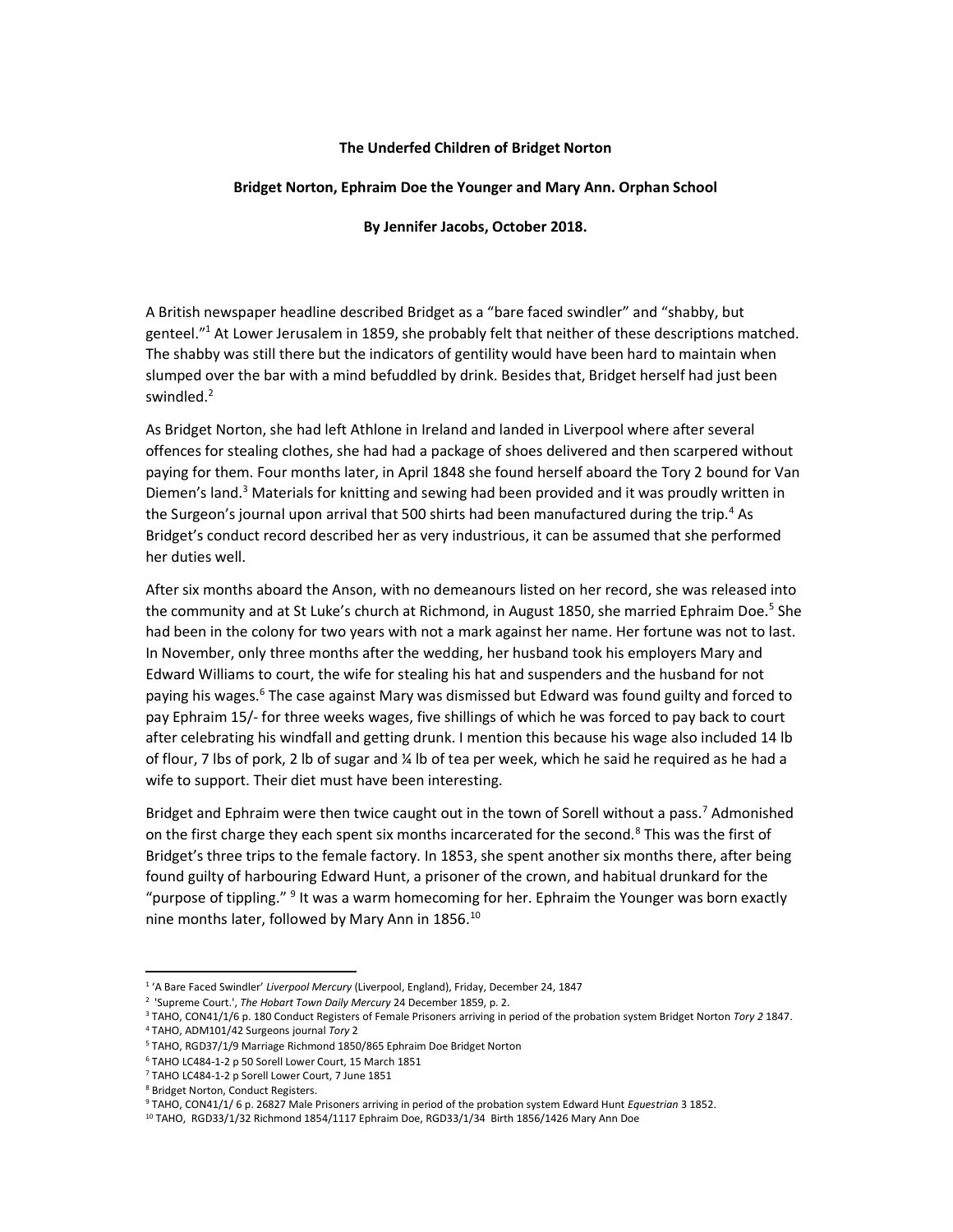Having children, settled the couple. At Lower Jerusalem, seven kilometres north of Campania they rented space on two farms where they grew grain crops and ran a few cattle.<sup>11</sup> Ephraim also dealt in buying and selling horses. On the surface all looked well for nearly three years. There was however, a problem in the district in that despite rigorous attempts at branding their stock, farmers were regularly losing sheep.<sup>12</sup> Early in 1859, meat was found hidden, hanging in the bush on Ephraim's farm and he was unable to give a plausible explanation. He received a fine of £50 or alternately 3 months imprisonment.<sup>13</sup> He left for Launceston to raise the finance.<sup>14</sup>

Bridget began clearing the farm of furniture and equipment and news that it was being vacated reached the property owner William Brown, who left his home in Green Ponds to collect arrears in rent. He found Bridget drinking at the Halfway House and asked her for the money. She offered him £20 for the six months owed but he wanted more. He expected her to also pay for an extra six months even though the next instalment was not due for another three months. The following day, he employed a bailiff and with him went to serve a distraint for unpaid rent. Accompanied by the bailiff he arrived at the property where Bridget was nowhere to be seen. However, a dray full of farm tools outside the Half Way house alerted them to her presence inside. At a later court hearing, they described her as being not sober and not drunk, just about half and half. Before even approaching her, the bailiff took two of her mares and a filly. They were sold at auction the same day earning more than the debt which was owed. The bailiff pocketed the balance. One wonders where the children were while this was taking place.

Ephraim returned from Launceston, was arrested and sent to the penitentiary for three months. Bridget managed on her own for only two weeks. On the 24<sup>th</sup> March she, and an accomplice were charged with the theft of an iron pot, a brass candlestick and a grass broom from James McGowan, a local skin and hide dealer.<sup>15</sup> Bridget was again, on her way to the Female Factory for six months. A letter of application was written from the factory, for the reception of Ephraim (the younger) and Mary-Ann into the Queens Infant School.<sup>16</sup> They arrived on April the first, Ephraim being chargeable to Imperial funds and Mary-Ann to Colonial, presumably a consequence of his being born before Bridget received her ticket of leave, and Mary Ann afterwards.

Imagine the distress of waking up to your third birthday and finding that it is your first day in the Queen's Orphanage. There would have been no cake, candles or presents for Mary Ann. In fact, only the previous year, a large-scale enquiry had been held over the matron's use of the children's rations for herself and of her returning stale milk to the cans.<sup>17</sup> It was said, her soup alone required 2-4 lbs of beef per day. Children were supposed to receive beef and lamb alternately along with bread and milk but rations had been meagre and the children were observed to be underweight and listless. For them a typical daily ration was one small chop, one potato, ¼ pint of milk and a pound and a quarter of bread with pinches of rice, tea and sugar, no matter what their age.<sup>18</sup> The government was very slow to react to the inquiry and in August, and it was only as a result of public pressure, that the milk quota for the children's age group was quadrupled.<sup>19</sup> Requisitions had been put out for 100 skipping ropes for them but one wonders whether they had the energy to play.<sup>20</sup> Physical

1

<sup>11</sup> TAHO Valuation Rolls Richmond 1859

<sup>&</sup>lt;sup>12</sup> 'Classified Advertising', The Hobart Town Daily Mercury, 21 February 1859, p. 3.

<sup>&</sup>lt;sup>13</sup> 'Country Districts. Spring Hill', The Hobart Town Daily Mercury, 2 March, p. 2.

<sup>&</sup>lt;sup>14</sup> 'Supreme Court.', The Hobart Town Daily Mercury, 24 December 1859, p. 2.

<sup>15</sup> TAHO LC 445-1-2 P 879 Richmond Lower Courts

<sup>16</sup> TAHO SWD26-1-3-493, SWD26-1-3-494, SWD26-1-3-495, SWD26-1-3-496 1859 Applications for Queen's Infant school <sup>17</sup> 'Patriotic by Proxy,' The Courier, 19 April 1858, p. 2.

<sup>&</sup>lt;sup>18</sup> 'Original Correspondence', The Hobart Town Daily Mercury, 22 December 1859, p. 2.

<sup>&</sup>lt;sup>19</sup> 'The Queens Orphan School', The Hobart Town Daily Mercury, 16 August 1859 p. 2.

<sup>&</sup>lt;sup>20</sup> 'Classified Advertising', The Hobart Town Daily Mercury, 25 January 1858 p. 4.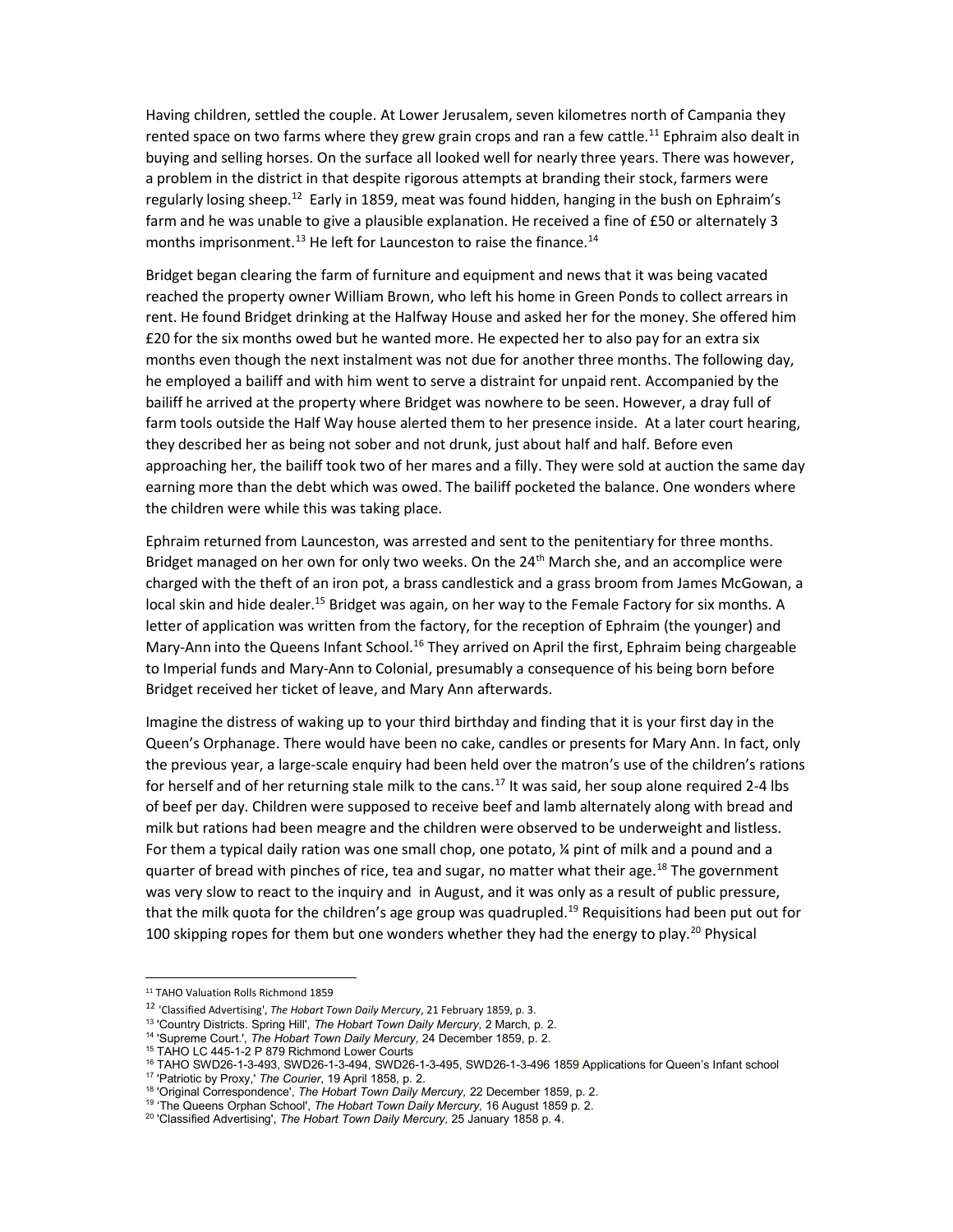violence was perpetrated upon the children by the matron Mrs Smyth. Though there was denial that it was excessive, witnesses described beatings often on the head, neck and shoulders with whips, a cane and slate frame. Bedwetting was a crime for which punishment was guaranteed. Some children died after beatings. Mrs Smyth's dog would jump on children and knock them to the ground and noone was sure whether it bit them or not. For her transgressions, Mrs Smyth was admonished.

Ephraim the Elder had been released from prison somewhat earlier than Bridget, yet the children stayed at the orphanage, an example of the thinking of the time that the children belonged to the mother rather than the father. Finally, on the 5<sup>th</sup> of September, Bridget was able to collect them and re-join her husband. They stayed around Richmond until December, long enough for Ephraim to go to court to reclaim the money which the bailiff had withheld after the sale of his horses.

In the new year, Ephraim, Bridget and the children went north, possibly on someone else's horse. (slide) Bishopsbourne was their objective, an area familiar to Ephraim from his convict days. Here within the next few years he purchased property in a place, still remote today called Stringy Bark Forest, right underneath the Western Tiers, where he attempted to clear the land and create a farm from the native bush.<sup>21</sup> Unfortunately he had not learned his lesson and continued to help himself to sheep from other people's farms, on one occasion tossing a sheep's head to his dogs to destroy evidence when the police arrived unexpectedly.<sup>22</sup> Disaster was ahead.

In 1867, a local farmer offered to pay a reward to catch the sheep stealers, and a shepherd and his companion decided to set a trap to catch Ephraim Doe.<sup>23</sup> On a moonlit night in August, they set up an enclosure of sheep close to his property and upon seeing him arrive in the area, they hit him over the head with a waddy they had prepared earlier and knocked him down. The shepherd stayed to watch over Ephraim while his offsider went for help. When he returned Ephraim was gone. A three hour search revealed the shepherd lying dead on the ground, Ephraim's pipe nearby.

When a battered Ephraim returned home, Bridget immediately recognised the gravity of the situation. Preservation of her family was of utmost importance. First, she made sure that her children, now aged eleven and thirteen, and their boarder Thomas Blunsden all had their story straight; the shepherd had come to their fence line to lure Ephraim out to the area where the offence had taken place. The jury preferred the story offered by the prosecution, that he had been out stealing sheep of his own accord. He was found guilty of manslaughter and sentenced to fifteen years at Port Arthur.<sup>24</sup>

From the inquest and the trial, something about the characters in the family can be seen. Bridget, the Irish girl from Liverpool, could "handle any dog," not a skill likely learned in her former life. This was important as dogs were used to herd sheep for theft. She bore a grudge against her neighbours, who were living rent free in a hut on her land. She accused them of several moral offences including that of not being married and of being found in the wrong place when the shepherd's hut was "shook".<sup>25</sup> Coincidentally, the neighbours legalised their relationship between the murder inquest and the trial.<sup>26</sup> Her colourful language included the accusation that the murdered man and the neighbour had "manplotted" against her husband and that "crosslifting" had taken place.<sup>27</sup>

1

<sup>21</sup> Land Bishopsbourne (find ref)

<sup>&</sup>lt;sup>22</sup> Country Intelligence.', Launceston Examiner, 26 September 1863, p. 3

<sup>&</sup>lt;sup>23</sup> Criminal Sittings', The Cornwall Chronicle, 19 October 1867, p. 3.

<sup>&</sup>lt;sup>24</sup> 'Law', The Mercury 21 October 1867, p. 2.

<sup>&</sup>lt;sup>25</sup> 'The Murder of Harris At Mountain Vale', The Cornwall Chronicle, 28 August 1867, p. 2.

<sup>&</sup>lt;sup>26</sup> TAHO RGD37/1/26 Longford 1867/479 Marriage John Thomas Daws Margaret Jane Barker.

<sup>&</sup>lt;sup>27</sup> 'The Mountain Vale Murder ', Launceston Examiner, 24 August 1867, p. 6.